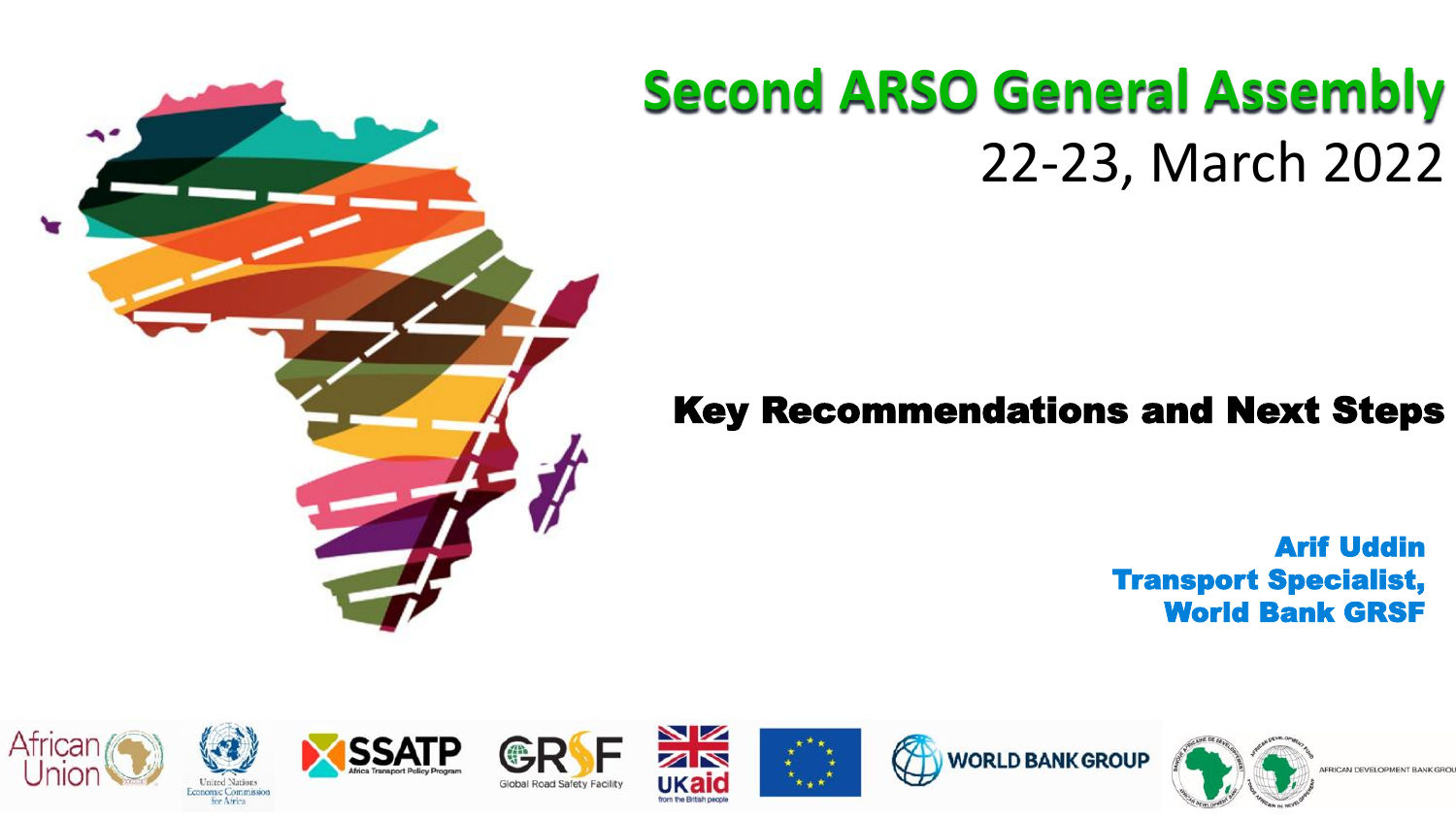❖ ARSO stands a good position to improve the road mishaps in the region.

- ❖ Signing of African Road Safety Charter was included under first Work Plan is key to establish ARSO under AU. Stronger pushes are needed to ensure participation of at least 15 member states and enter into force at the latest on June 30, 2023.
- ❖ To optimize the benefit , implementation of the African RS Charter and the UN road safety conventions must go beyond accession or ratification. These legal instruments should be translated into actions at national and sub-regional level.
- ❖ AROS National Data Coordinators are expected to participate in the WHO Global Status Report 2023 effort as National Data Contributors/National Data Focal Points. AU Member states should actively participate throughout the process of Global Status Report.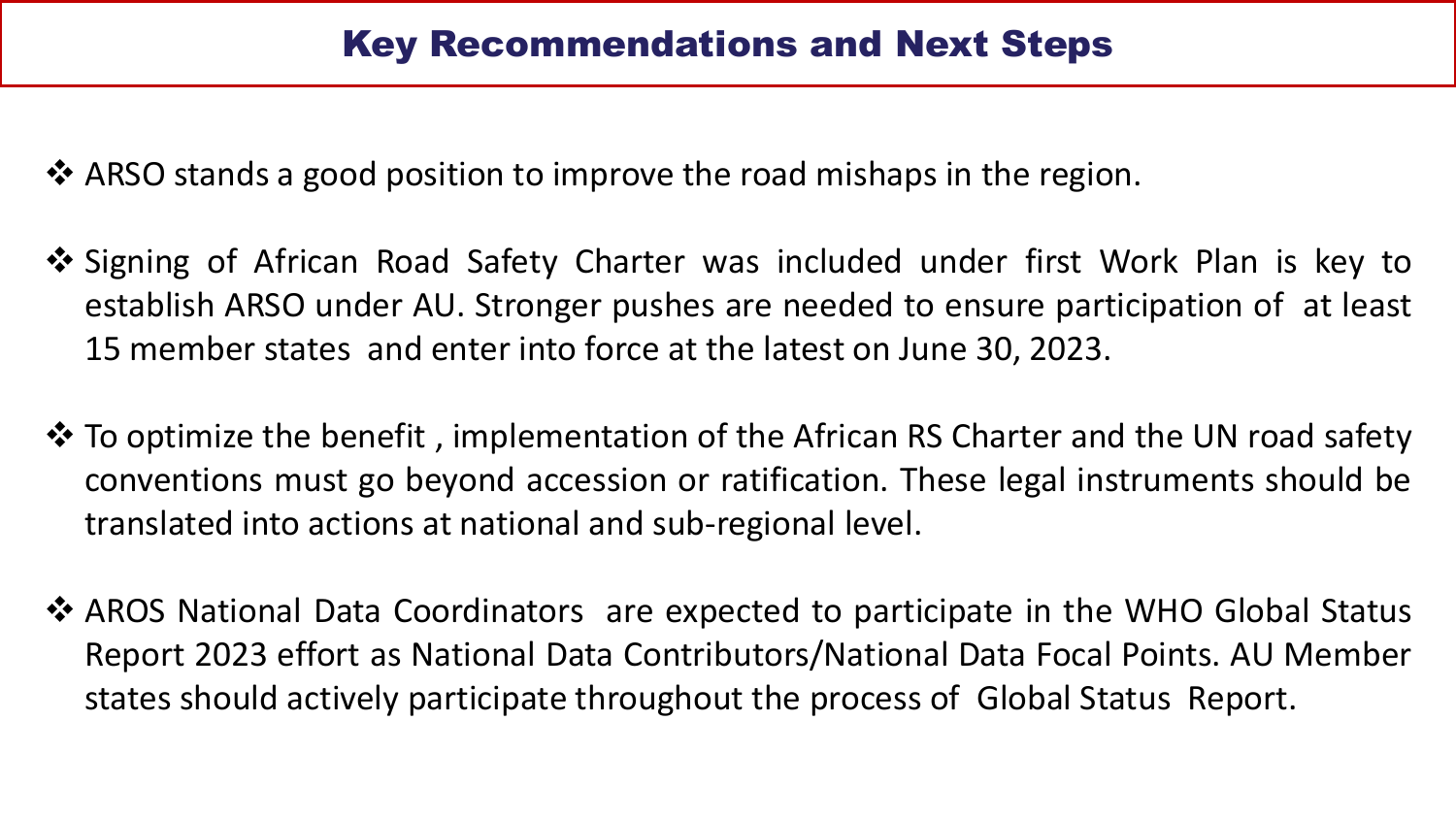#### Key Recommendations and Next Steps

- ❖ ARSO should play a key role in monitoring and evaluating the implementation of the African Road Safety Action Plan .
- ❖ Key road safety partners should focus on
	- ❑ Improving the availability and quality of road safety data in AU member states with strong consideration of key performance indicators.
	- ❑ Supporting the establishment of common platform to support improved coordination and harmonization in road safety data collection, analysis and reporting, and bringing various ministries responsible for road safety.
- ❖ ARSO need to collaborate more with other Regional Road Safety Observatories, WHO and other international and Regional institutions working on road safety.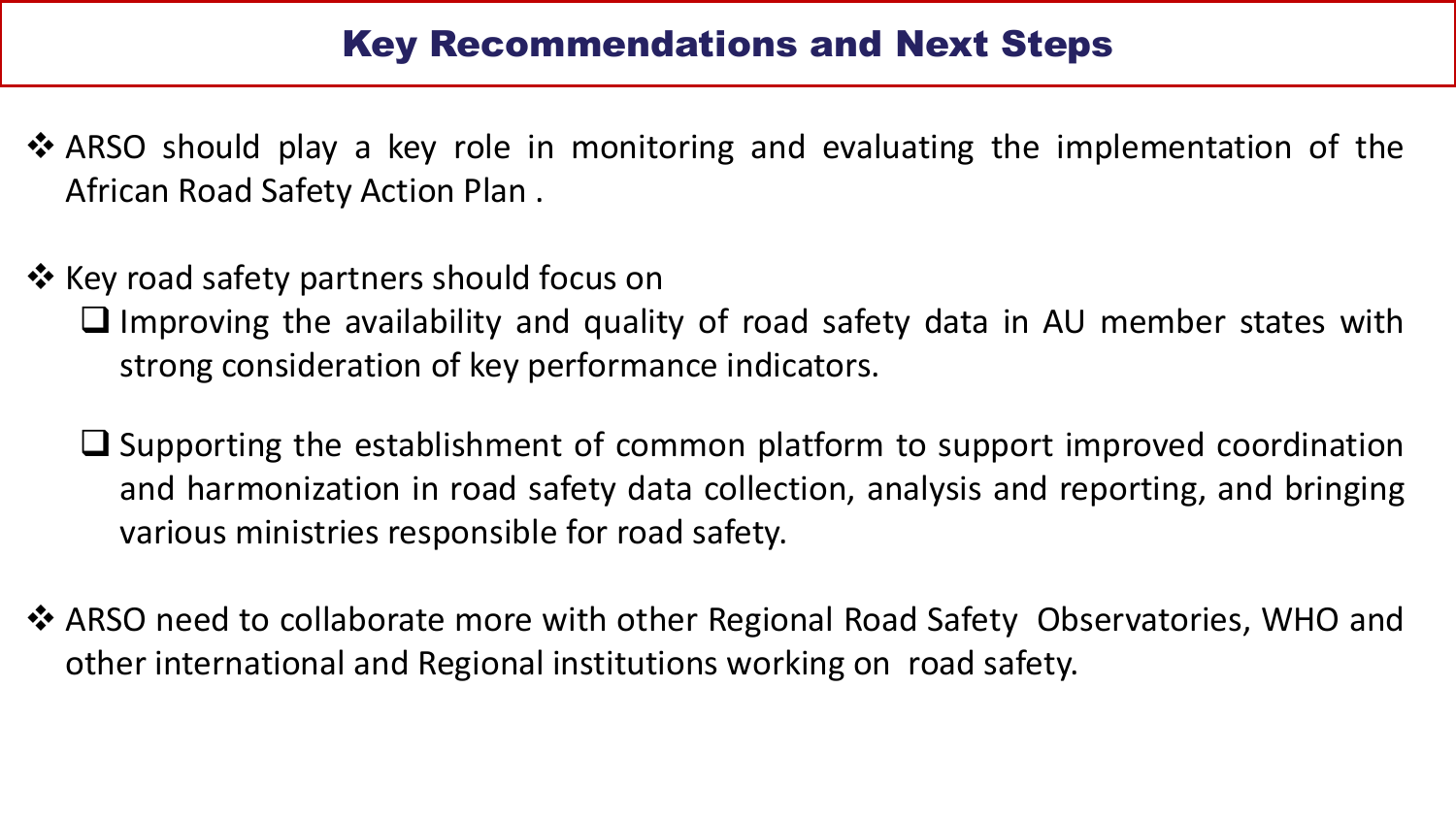### Key Recommendations and Next Steps

- ❖ AUC commissioned a study on status of the study on the institutional arrangements and sustainable funding of the ARSO. The consultant developed a multi-year (10 year) plan covering a wide range of activities. The plan narrowed down to a 2 year (plan) to fit in the transitional scheme proposed by ARSO TSC.
	- ❑ The meeting validated the proposed documents as well as the proposed principles and the chronogram in the frame of the study on financial, institutional and legal frameworks of the ARSO.
	- ❑ The meeting called on the AUC, WB, UNECA, EU, FIA, ITF and other partners to work to accelerate advocacy for the ratification of the Charter by the AU Member States with the firm objective of reaching 15 ratifications by mid 2023.
	- The AUC should fast track and complete discussions with the EU to secure funds for the support of a strong Technical Assistance as secretariat by the fourth quarter of 2022.
	- ❑ The Experts urge the WB, UNECA, EU, FIA, ITF and other partners to support the ARSO in accordance with the decision of the meeting.
	- □ The AUC to submit the conclusions of the study as well as the proposed documents to the CTS as soon as possible.